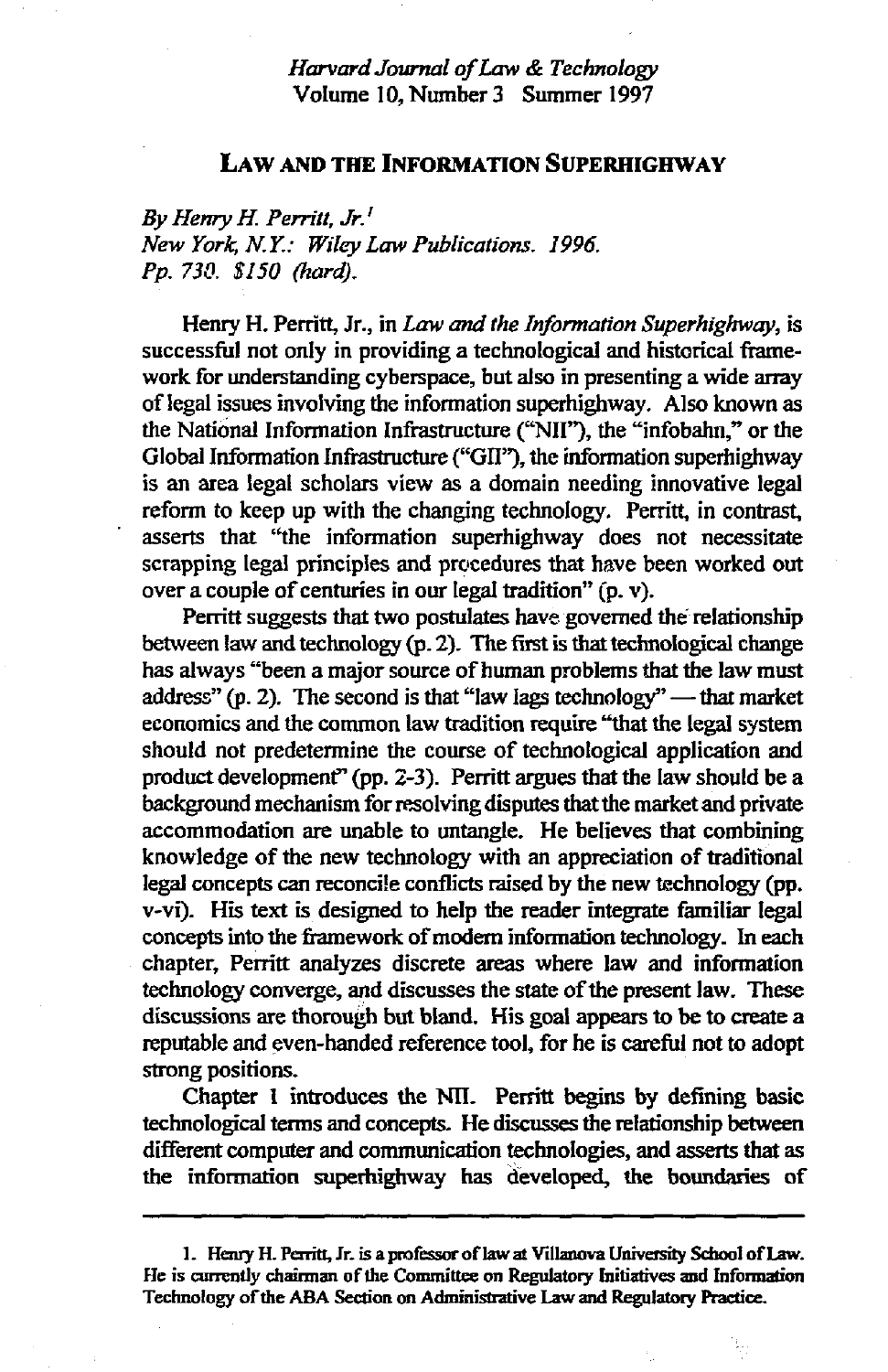## 690 *Harvard Journal of Law & Technology* [Vol. 10

traditional legal categories of information technology — broadcasting,  $\mathcal{L}$  elephone and telegraph, and publishing — have blurred (pp. 27-28).

In Chapter 2, Perritt discusses access rights to networks and facilities as a method for developing the Nil (p. 34). Under a perfect market, all parties willing to pay a price close to marginal cost would have access to all facets of the information superhighway. However, an imperfect market may prevent complete access, and Perritt asserts that in such cases the legal system should intervene (p. 34). Under current law, the author explains, plaintiffs may assert claims based on common carrier duties, antitrust law, or eminent domain (pp. 40-80). He also discusses possible ways to combat access fight assertions, including the First Amendment (free speech immunities) and the Fifth Amendment (property-based immunities provided by the due process and takings  $clauses)$  (p. 81). He reserves, however, a full discussion of constitutional issues for Chapter 6.

Chapter 3 focuses on privacy issues, which are particularly salient to the Nil due to the ease of access to very private information. This chapter details both the wide array of laws involving governmental invasion of privacy and those governing private sector privacy interference. Perritt focuses particularly on laws that protect certain information (insurance end financial records) and that regulate particular industries (credit reporting) as possible methods for handling Nil privacy concerns. He also touches upon common law, federal constitutional law, and state protections. Last, Perritt explores European approaches and encryption, as well as other possibilities, as alternatives to the current privacy regime.

Chapter 4 involves liability for harmful communications -- tortious acts that harm third parties. Perritt surveys the actions currently available, including defamation, invasion of privacy, and misrepresentation and false advertising, adapting them to the information superhighway. Of particular interest, because of the heightened role of intermediaries on the infobahn, is Perritt's in-depth analysis of intermediary liability for harmful conduct resulting from the use of the intermediary's facility or services. Because the data for many Nil products comes from government agencies, Perritt also explores the availability of the sovereign immunity defense.

Service provider liability to customers based on product failure is the topic of Chapter 5. Perritt competently applies the traditional doctrines of breach of contract, breach of warranty, licensing, fraudulent misrepresentation, and damages to liability for service failures.

Constitutional issues pervade the information superhighway. In Chapter 6, Perritt applies modem constitutional law to the infobahn, considering especially the First Amendment, Fifth Amendment, and Interstate Commerce Clause. The scope of this chapter is very broad.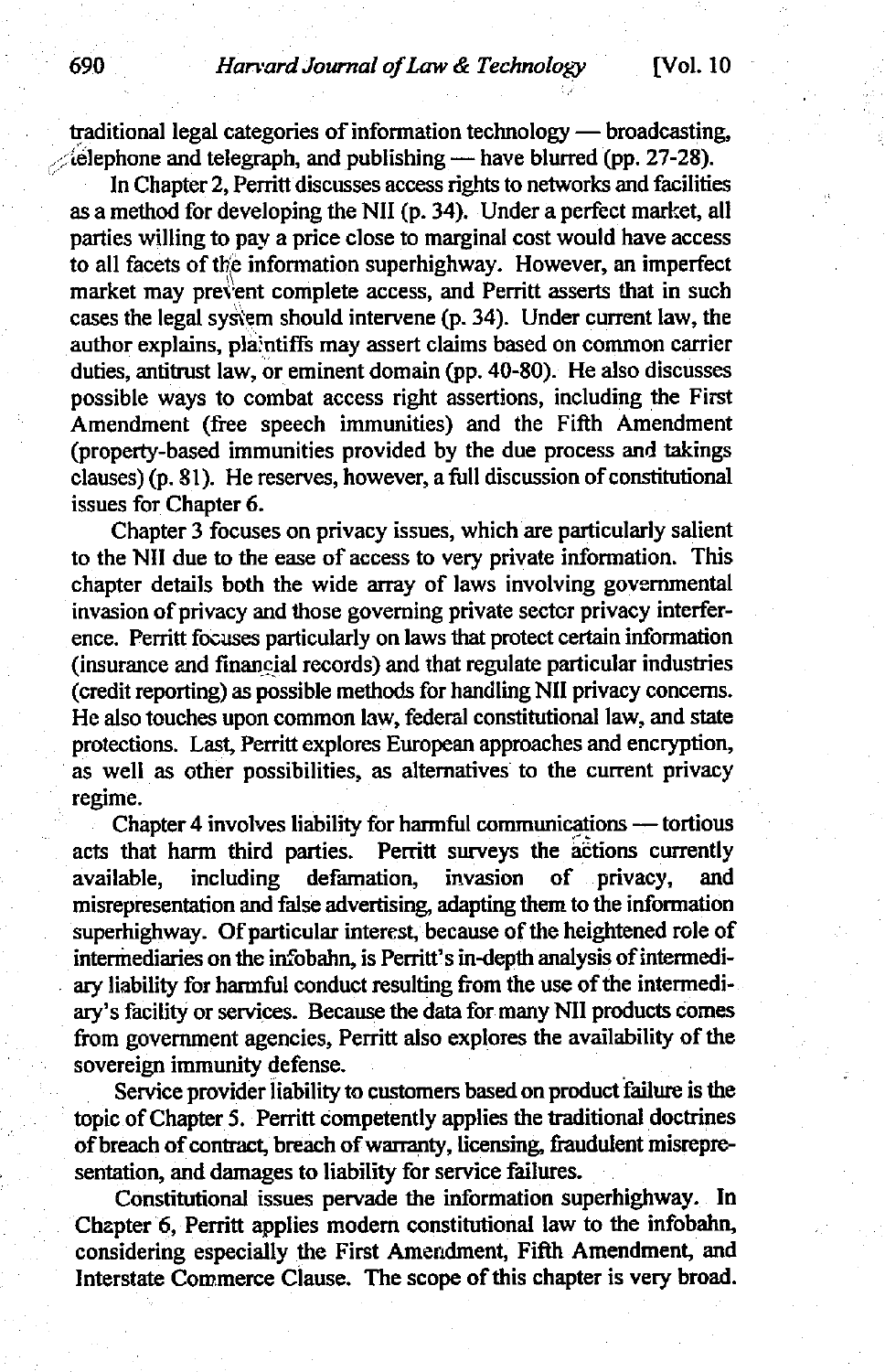The chief First Amendment issues considered are the right to expression (pp. 263-68), tight to limit access (pp. 268-71), prior restraint and copyright (pp. 278-80), and the First Amendment as a source *of private*  duty (when action taken by private actors is sufficiently state action) (pp. 282-88). Perritt examines the Fifth Amendment as a source of private property protection through the due process and takings clauses(pp. 288- 91). He also provides a solid summary of how the Interstate Commerce Clause is implicated when states burden the information superhighway via regulation (pp. 288-97).

Chapter 7 examines the Federal Communication Commission's ("FCC") regulation of the NII as a mechanism available for shaping the NII<sup>/</sup> Perritt explains new regulatory doctrines, such as price cap regulation as applied to common carriers (pp.  $315-17$ ), and details general common carrier (pp. 307-18), broadcast (pp. 318-24), and cable (pp. 324-30) regulation. Additional topics dealt with in this comprehensive chapter include the regulation of video dial tone services (pp. 331- 33), antitrust limitations on pricing (pp. 333-35), proposed federal legislative changes (pp. 335-36), and state regulation (pp. 336-39). Lastly, Chapter 7 explores the possibility for self-governance of the Nil, recognizing the limitations of such a system while encouraging actors to support it (pp. 339-43).

Chapter 8 concentrates on the standardization of the NII via compatibility and interoperability standards. Once again, Perritt maintains that most of the NII is made compatible and interoperable by market forces, and that the law's function in this arena should only be to deal with the problems that result from an imperfect market (p. 346). These problems include the use of standards to inhibit competition and situations in which no standard is adopted due to a breakdown of the market (p. 346). Perritt explains the currently available legal framework for imposing standards on the market (pp. 350-60). He also discusses the use, efficacy, and legal limits (such as antitrust violation) of private standards agreements as a market mechanism for developing interoperability and compatibility (pp. 361-68).

In the realm of electronic commerce and contracting, Perritt claims that although there are problems unique to the Nil, traditional contract law is generally capable of ordering rights and duties between parties (pp. 376- 77). In Chapter 9, he reviews contract formation and interpretation, agency principles, and the use of formalities to circumvent problems (such as the statute of frauds and attestation) within the context of electronic commerce (pp. 379-92). Perritt also argues that encryption and trading partner agreements that delineate the electronic techniques parties will use are helpful private methods for reducing contract formation and interpretation problems (pp. 392-99). He is hopeful that current electronic funds transfer law can be employed with contract law

ę.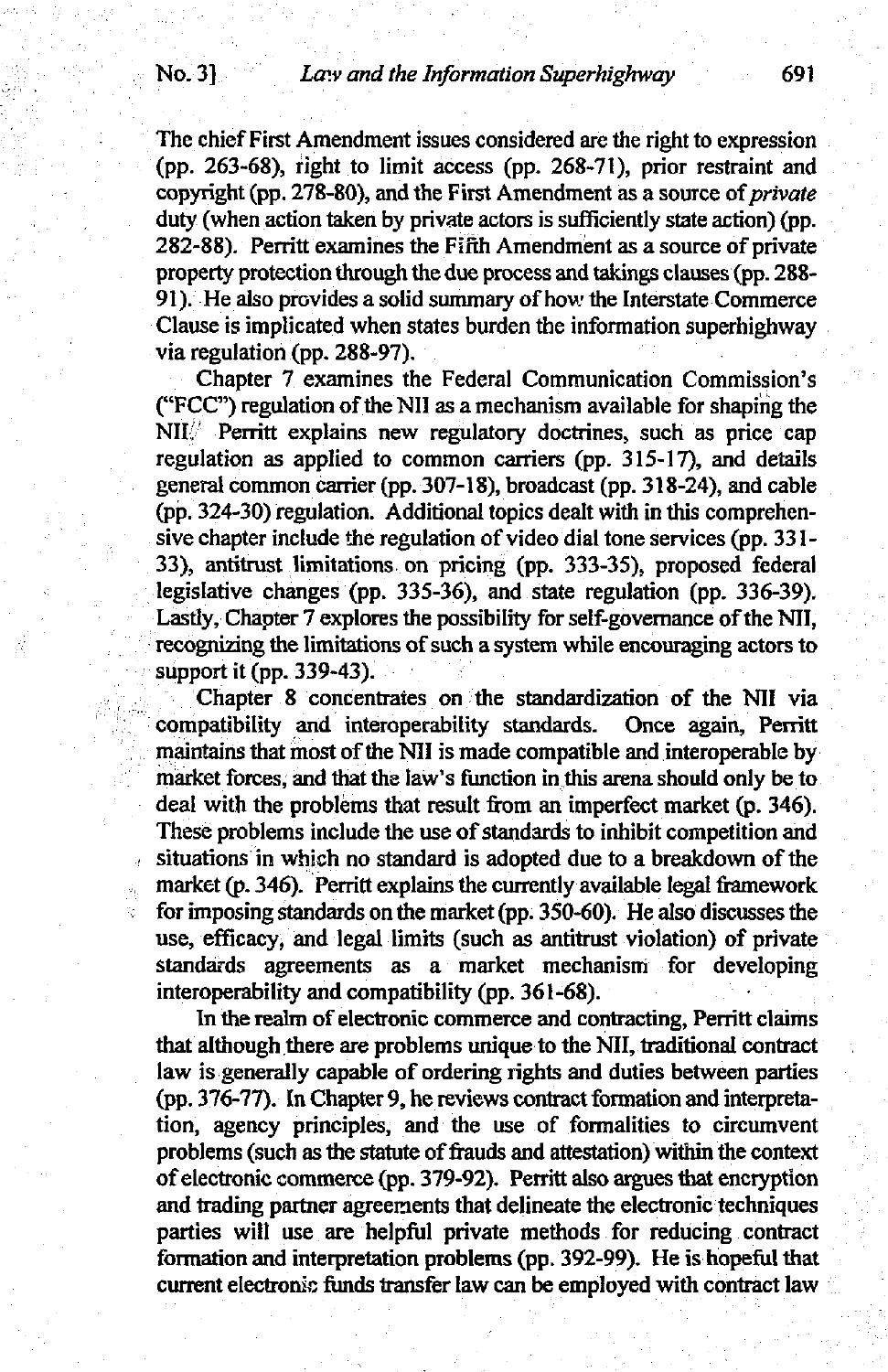to develop a framework for payment systems that will serve as a model for all electronic contracting (pp. 377, 399-407). Finally, Chapter 9 explains how digital cash, the expanded use of credit cards, and securities sales may further commerce on the information superhighway **(pp. 408-11).** 

Chapter 10 surveys intellectual property law on the Nil. After describing the historical development of intellectual property law, it summarizes the copyright (pp. 421-36), trademark (pp. 436-46), trade secret (pp. 447-49), and patent (pp. 449-53) doctrines, including changes made by the General Agreement on Tariffs and Trade (pp. 433-34, 445, 449, 451-52). The author then applies these traditional doctrines to the infobahn and demonstrates that intellectual property on the Nil may be sufficiently protected already. Perritt usefully presents numerous methods for "creators of content and added value [to] protect themselves against free riding without relying exclusively on copyright law" (p. 458). Finally, the author discusses proposed changes to intellectual property law and their potential impact on the infobahn (pp. 464-66).

Chapter 11 addresses the current legal issues surrounding public information on the Internet. Public information, particularly legal information, was an important early focus of the NII's electronic publishing and information retrieval capabilities (p. 469). Perritt contends that there is a need for private sector and individual citizen access to basic data collected by public entities, but that this does not mean that the public entities must give away such information without recovering dissemination costs (pp. 469-70). Nonetheless, the government cannot maintain or allow a monopoly by appropriating the public information and selling it or by imposing restrictions on other vendors and distributors of public information (pp. 470, 472). Perritt suggests that current notions of equal access must be the focus of federal, state, and local information policy (p. 470). Governments must make electronic formats available when they exist and must also allow and promote a diversity of channels and sources of public information (p. 473). He reviews possible actions against public entities under the Freedom of Information Act (pp. 477-82), public contracting law (pp. 488-89), copyright law (pp.482-88), and antitrust law (pp. 491-93). He also touches upon constitutional law issues dealing with public information access (pp. 489-91,494).

Perritt analyzes, in Chapter 12, civil procedure and dispute resolution in the peculiar context of the Nil. He focuses on the well-recognized problem of determining jurisdiction (along with the corresponding choice of law problem) (pp. 506-14, 527-35). He also covers issues dealing with service of process, venue, arbitration, and discovery of electronic formats. The author does provide model clauses on choice of law, forum selection, and service of process and several other subjects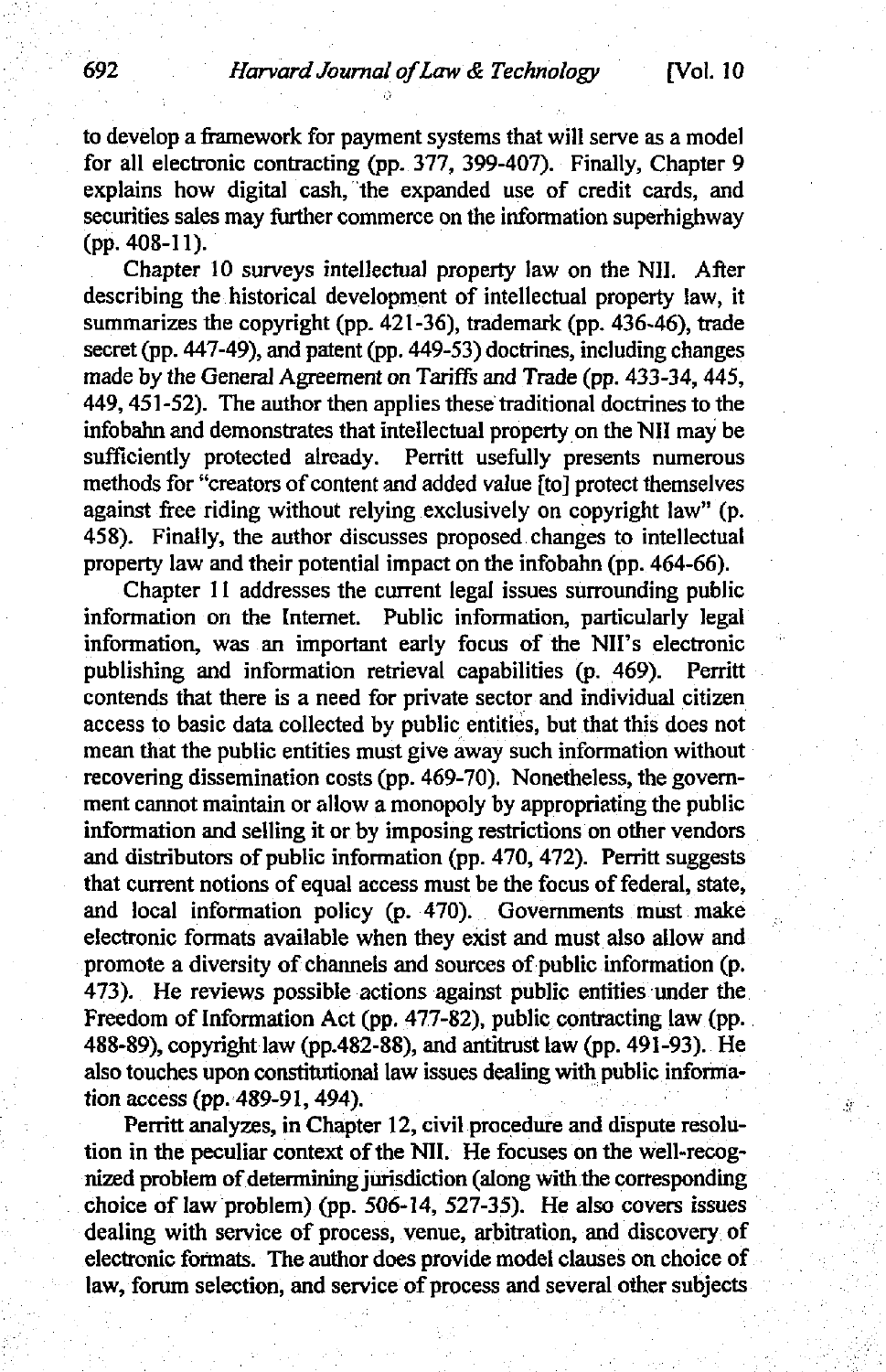as materials intended to assist practitioners with these issues (pp. 517, 539-51). Evidentiary matters peculiar to the NII are also analyzed, such as the admissibility of evidence, authentication, the original documents rule, video depositions, and video trials (pp. 551-67).

Chapter 13 covers the substantive aspects of current criminal law within the context of the NII. Perritt's discussion of substantive crimes is comprehensive and includes wire fraud, computer fraud and abuse, pomography, transportation of stolen, converted, or fraudulently taken property, and threatening communications. Perritt also briefly discusses criminal procedure in Chapter 13. He raises some of the more intriguing effects that technology has had on the law in this area, including search warrants, which may be obtained by emailing information to a judge (pp. 604-05), and which may be used to discover electronic information (pp. 594-602).

Recognizing the inherently international character of the information superhighway, in Chapter 14, Perritt provides a basic background on modern intemational institutions and international law. Although the intemational nature of the Intemet pervades the text, Perritt uses the final chapter to briefly examine the international dimensions of the Nil, including a discussion of GATT, the World Trade Organization, NAFTA, the European Union, and U.S. export controls (pp. 628-55). He also expands on subjects raised in earlier chapters that have international implications, including transnational data flow regulation (pp. 655-56), international electronic money transfer (pp. 656-59), competition regulation (pp. 659-61), enforcing judgments in other nations (pp. 661- 68), international arbitration (pp. 668-72), and access to information in other countries (pp. 672-73).

Perritt's *Law and the Information Superhighway* is an ambitious piece that successfully provides a comprehensive and focused analysis of the infobahn within the context of the law. Perritt is able to analyze an extremely wide range of issues in a fairly thorough fashion. The nature of this textbook is largely descriptive, but Perritt sets up the policy framework applicable to each chapter in brief chapter introductions. He also provides model agreements and other language useful to practitioners in many of the chapters. Of course, since the text is an overview of the legal issues surrounding the information superhighway, it is not completely exhaustive and does not cover all aspects of each issue intricately. Furthermore, Perritt does not *explicitly* follow through with his thesis of the current legal system's adequacy in addressing issues involving the information superhighway beyond his introductory chapter. However, Law and *the Information Superhighway,* through its comprehensive presentation of the current infobahn legal system, provides implicitly a strong argument for maintaining the present legal paradigm: the current law is wide, intricate, various, and, thus, flexible. The book